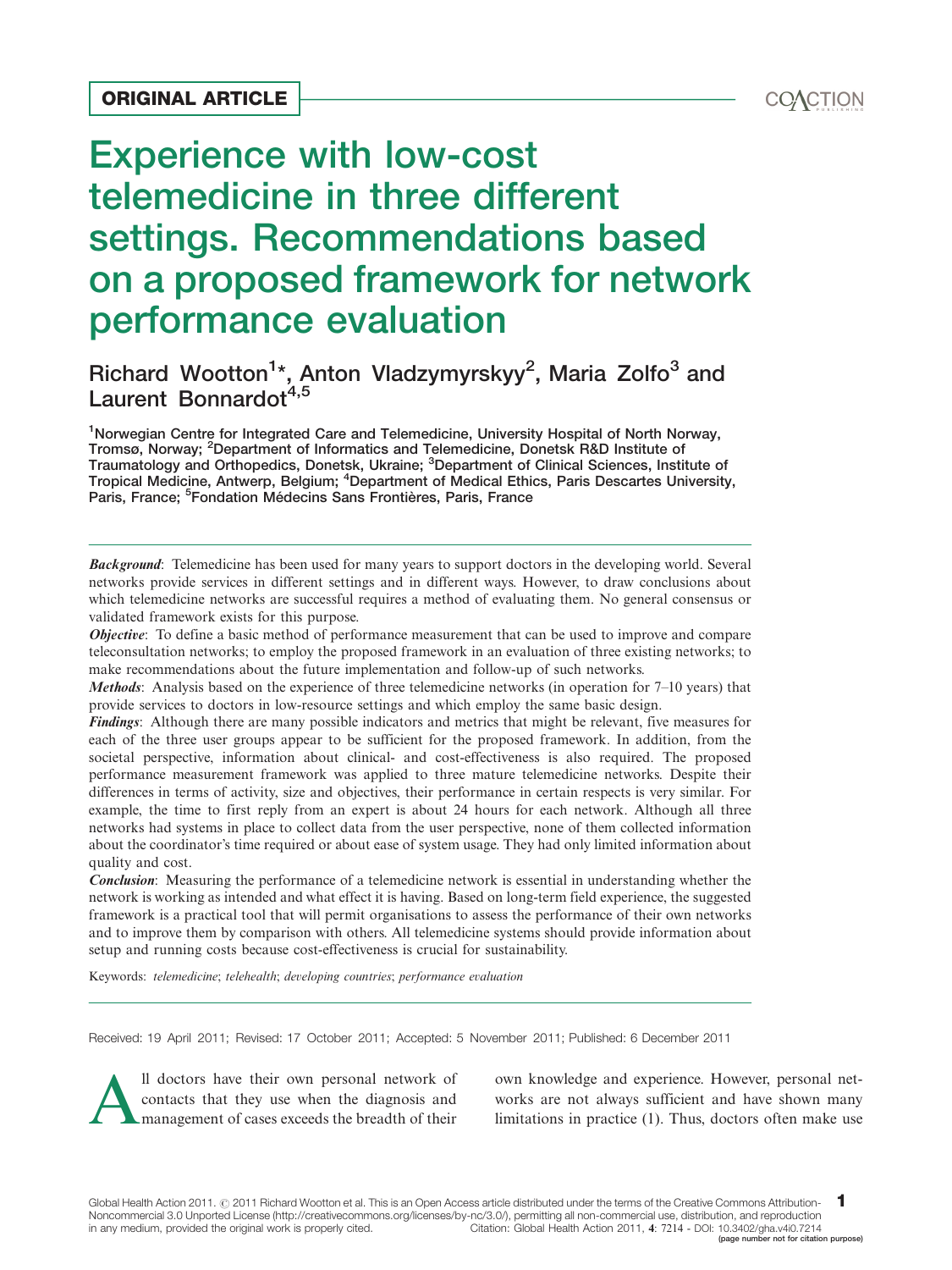of telemedicine networks that give access to a wider range of contacts than individual doctors commonly have available themselves.

There is a long history of telemedicine networks being used to support doctors, particularly in low-resource settings, such as developing countries (2). Such telemedicine networks are used mainly for educational or clinical purposes. Networks that are used clinically generally provide diagnostic and management advice about specific patients and/or care problems (3). In the present article, we describe the characteristics of a form of telemedicine called teleconsultation (sometimes referred to as the provision of tele-expertise or second opinions).

Among telemedicine networks with a clinical purpose, two fundamentally different models of operation exist. These correspond to the different ways in which an expert is chosen to reply to a query. In the first, a query is directed to a specific expert for reply; this might be called the targeted model. In the second, a query is directed to a group of experts, of whom all, some or none may reply; this might be called the open or distributed model. Examples of such networks are listed in Table 1.

Telemedicine appears to be useful in the context of the developing world (2) and store-and-forward teleconsultation is one of the main applications used in this context (3). But which is the best model for teleconsultation? Which networks are performing well and which are not? To answer these questions, we need a framework for evaluating network performance. Frameworks exist in other domains (e.g. business, health improvement), but these are not really appropriate for our purposes and there does not appear to be a validated framework for evaluation and assessment of telemedicine systems. Thus, the objectives of the present study were:

1. to define a basic method of performance measurement that can be used to improve and compare teleconsultation networks;

Table 1. Telemedicine networks for low- and middle-income countries (second opinion teleconsultation networks providing services in the developing world with more than 7 years of experience)

| <b>Network</b>                                | Countries                | Model    |
|-----------------------------------------------|--------------------------|----------|
| Swinfen Charitable Trust                      | Various                  | Targeted |
| Ukraine                                       | Mainly Ukraine           | Targeted |
| Institute of Tropical Medicine                | Mainly Africa            | Targeted |
| iPath                                         | Various                  | Open     |
| Partners Healthcare, Boston,<br>USA           | Cambodia                 | Targeted |
| Tripler Army Medical Center,<br>Honolulu, USA | Mainly Pacific<br>region | Targeted |

- 2. to employ the proposed framework in an evaluation of three existing networks; and
- 3. to make recommendations about the future implementation and follow-up of such networks.

# Methods and findings

In accordance with the three objectives, the work was conducted in three stages, as follows.

# Development of <sup>a</sup> framework

To develop a suitable framework for measuring network performance, we first defined the concept. Then, we defined the actors. Finally, we defined the measurement perspective. This allowed the framework itself to be defined.

# Concept of performance

Measuring the performance of a system is one aspect of its overall evaluation. A telemedicine network does not exist in isolation. It is a component or sub-system within an organisation. The performance of the organisation as a whole can be represented by its capacity to fulfil four functions:

- 1. to realise its mission, for example to achieve its goals;
- 2. to acquire resources, such as money and prestige, and adapt them to its needs;
- 3. to produce services of appropriate quality and volume; and
- 4. to maintain and develop its internal values, that is its organisational culture.

In practice, there will be a dynamic tension between the achievement of these four functions (4).

A telemedicine network can, therefore, be viewed as a tool for achieving the third of the four organisational functions. How then can the performance of such a system be measured? To evaluate any system requires:

- 1. selecting the characteristics to be measured;
- 2. choosing a suitable method to measure these characteristics;
- 3. collecting the data;
- 4. analysing the collected data;
- 5. making decisions on the basis of the results; and
- 6. implementing those decisions.

Thus, performance measurement encompasses steps  $(2-4)$ . It may involve measuring *how* the system works (i.e. process measures) or what it achieves (i.e. outcome measures).

Process measures assess the general operation of the system. Here, the focus is on the ability of the system to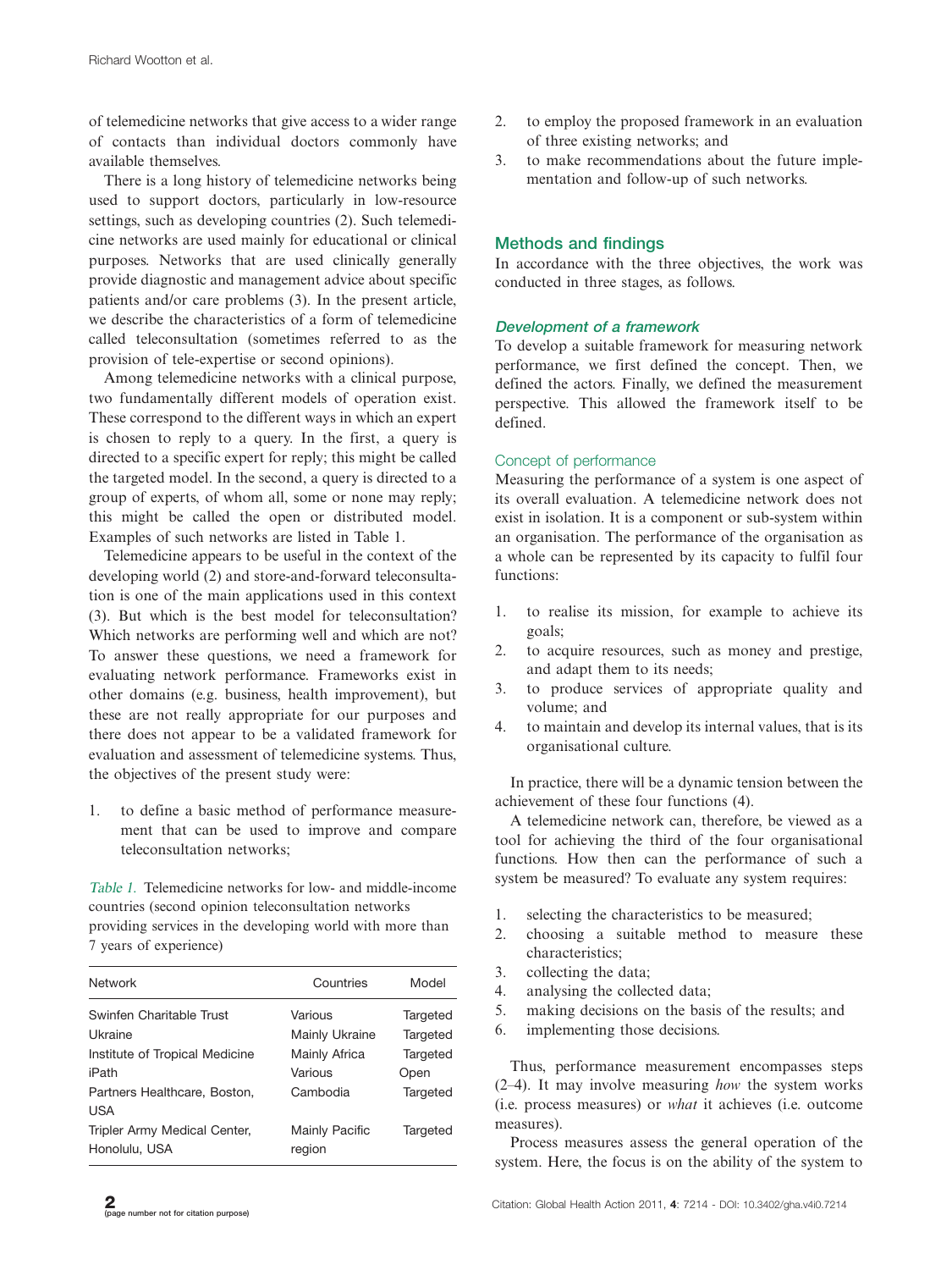conduct its work. This may entail examining whether the necessary resources exist (e.g. funding, staff and equipment) to achieve the planned activities. A qualitative method is likely to be the most appropriate technique.

Outcome measures assess the changes or benefits that result from the activities of the system. Typically, quantifiable measures are used to determine whether the system has achieved a certain level of performance.

In the present context, the aim is to understand both whether the telemedicine network is working as intended and what effect it is having. Therefore, both process and outcome measures are required (even though outcome measures may be difficult to obtain in practice and need time before the effects can be measured). The choice of performance measures may be facilitated by considering a telemedicine network as a 'black box'.

A black box is a device or system that can be viewed solely in terms of its input, output and transfer characteristics without any knowledge of its internal workings. Almost anything might be referred to as a black box, e.g. a transistor, an algorithm or a hospital. In the context of telemedicine network performance, the network (black box) has an input (the queries that are made) and an output (the answers provided), see Fig. 1. So that the black box can perform its function, resources have to be supplied. In the present context, these resources (principally the experts) are controlled by one or more telemedicine coordinators.

### The actors

For the purpose of the present article, we describe the characteristics of a particular form of telemedicine called teleconsultation. The service is provided via a network operated by volunteers, although the principles are also relevant in networks operated by staff who are paid to do the work. Thus, we define a teleconsultation as taking place when:

- 1. a requester, such as a referring doctor, requests information from an expert. In practice, the requester makes the request to the telemedicine network, rather than to a specific expert;
- 2. a telemedicine *coordinator* receives the request, evaluates it and decides which would be the appropriate expert to answer it. (In the open model, the coordinator may allocate the request to a group of experts.) The coordinator then notifies the chosen expert that a query is waiting to be dealt with. Each request may generate multiple queries, for example if the first specialist to whom the query is sent is not available, then the query will need to be sent to another. In practice, because the coordinator is likely to require both medical and IT skills, the coordinator is often supported by one or more assistants; and
- 3. an expert, such as a medical specialist, receives a request for information and (hopefully) responds to the requester.

Thus, the present article is concerned with three types of persons (requesters, coordinators and experts) and how to measure their performance, although not in a punitive way.

#### Measurement perspective

In attempting to measure performance, it is helpful to consider whose perspective should be used. This is because the desirable performance from the point of view of the requester may be very different from that of the expert, or the coordinator. For example, the requester might hope for an immediate reply, whereas the specialist - who is likely to have many other demands on his or her  $time -$  may wish to deal with requests at leisure.

User perspective. The first perspective is that of the network users, who all have the same desire: a reliable and



Fig. 1. A telemedicine network viewed as a black box.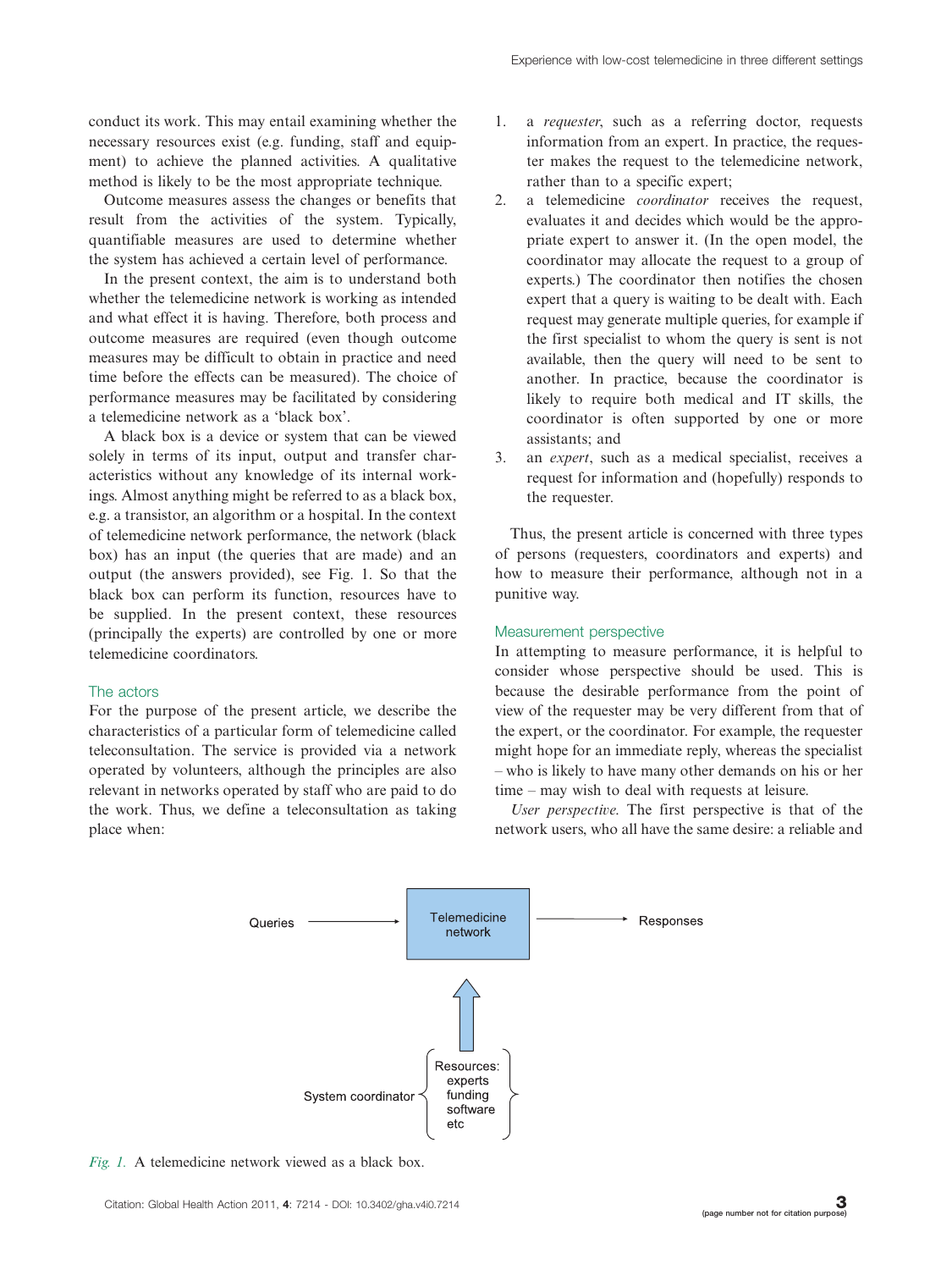easy to use system, for which the minimum of training is required. Thus, the requester would like:

- 1. a rapid answer;
- 2. a definitive response to the questions posed ('definitive' meaning comprehensive, appropriate and adapted to the local context);
- 3. the possibility of discussing the case with the specialist, if the answer received is not definitive; and
- 4. additional information, if relevant, such as references from the literature.

The coordinator would like:

- 1. a 'clean' referral, that is one without poor quality pictures or information contained in files of proprietary format. There may also be a requirement to receive carefully anonymised referral data if confidentiality is critical, as in humanitarian operations in war zones;
- 2. access to a panel of experienced and available specialists, covering all sub-specialities; and
- 3. a rapid response from the specialist, even if the response is only that a different specialist will be required.

The expert would like:

- 1. only appropriate referrals, that is requests that fall within his or her areas of expertise;
- 2. sufficient information about the patient to permit an appropriate response to be provided;
- 3. information about the local context to provide a reply that is well adapted to circumstances; and
- 4. feedback from the referrer about the reply and/or subsequent follow-up data about the patient.

Societal perspective. The other perspective that is relevant is that of society as a whole. Telemedicine is not simply a tool but a procedure allowing interactions between a network and the local health care systems. So, to measure the impact of the network, we must take into consideration the context, Fig. 2. Telemedicine may create a new way of accessing health care, for example obtaining a second opinion in remote areas or in a humanitarian setting, where the population often has no access to specialist physicians. This is a completely different matter from telemedicine that improves or optimises an existing health care system, for example telemedicine projects set up in industrialised countries. The distinction is important because it has direct consequences in terms of evaluation: in the latter case, a comparison between face-to-face and telemedicine consultation can be done, for example, whereas in the

former case, this is not possible because there is no previously existing reference system.

The societal aims will, therefore, be a telemedicine network that provides clinically useful information at a 'reasonable' cost. That is, the use of telemedicine will contribute to strengthening the local health care system.

Patient's perspective. Finally, the patient's perspective should not be forgotten, as patient care is the ultimate goal of any telemedicine service. Even if the patient and requester both aspire to obtain the best possible health care management, their perception of what is best can differ. The doctor can take advantage of expert advice (e.g. from an educational point of view), whereas the patient would find no benefit at all. Patient satisfaction must, therefore, be assessed independently, and this requires a specific qualitative approach. Despite these potential differences between the views of requester and patient, we consider in the present context that the patient's perspective and the requester's perspective are tightly linked.

# The framework

There is a wide range of indicators and metrics that might be relevant to the measurement of performance. Indicators 'indicate' impact but they do not attempt to quantify that impact, whereas metrics are 'numerical indicators' that allow the impact to be quantified. A combination of indicators and metrics is, therefore, needed. Because of the complexity of the environment in which telemedicine networks operate, both quantitative and qualitative methods are needed, and a multi-disciplinary approach is required for analysing results. In particular, a qualitative approach allows a deeper understanding of system use and, therefore, a better measurement of its true impact and so an improved assessment of quality.

As far as the performance of the network as a whole is concerned, important metrics include:

- 1. the average speed of response to requests, that is, the average delay before a requester receives a definitive reply; and
- 2. the cost of providing the service, for example, the coordinator's time, the infrastructure required.

As far as performance of the network for the individual users is concerned, important metrics include:

1. the 'value' of the answer provided, for example, was it relevant (in accordance with the most up-to-date medicine adjusted by the expert's experience)? Did it help the patient? How long did it take? Did significant knowledge transfer occur between requester and expert (but also for the coordinators)?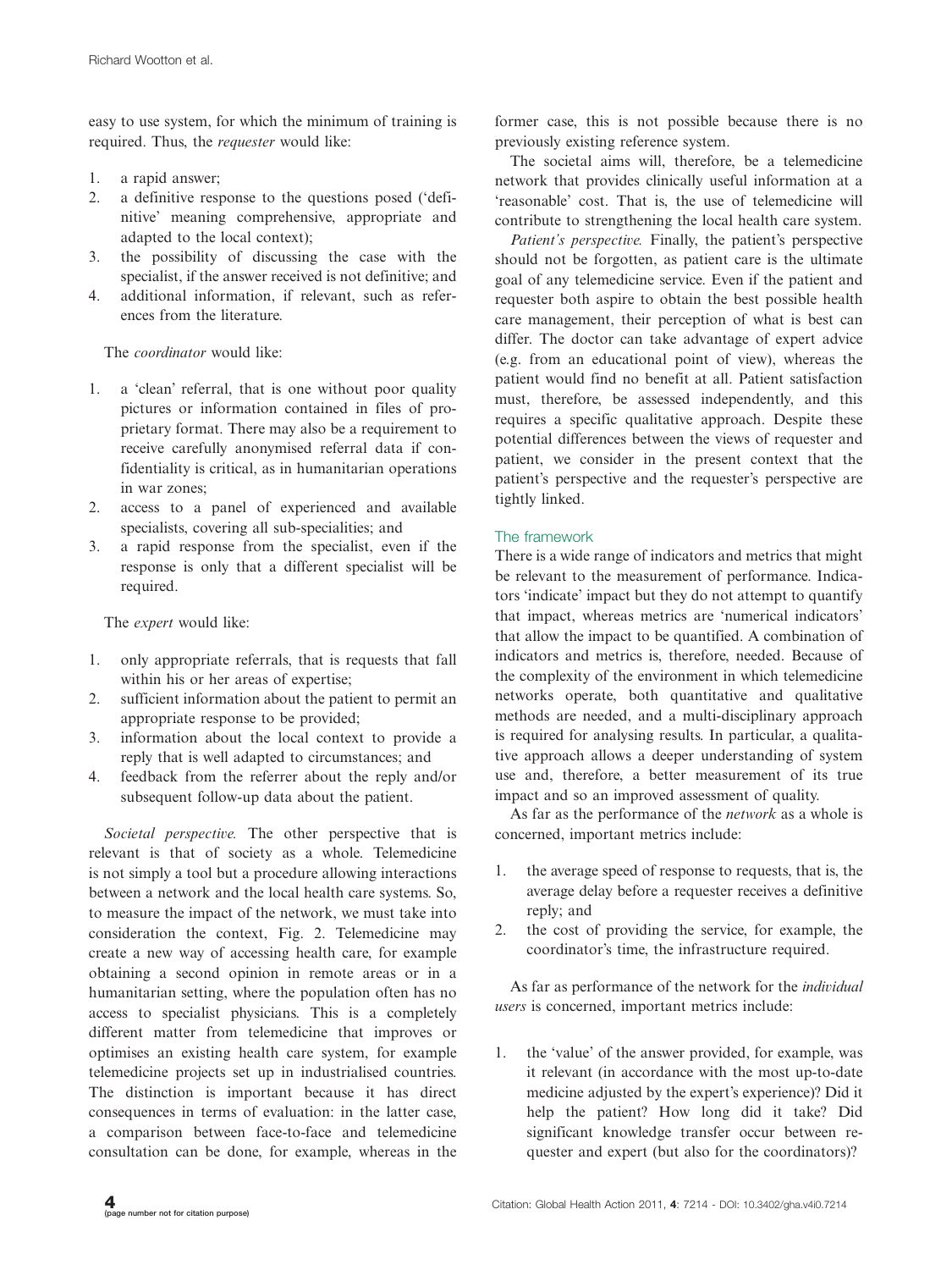

Fig. 2. Overview of a telemedicine system. Telemedicine networks are not isolated but located within larger health organisations that in turn are part of the general environment.

Although a large number of possible indicators and metrics might be employed to answer these questions, in our experience five measures in each of the three user groups will suffice, that is, after discussion, it appears that these five measures capture the majority of the information required.

#### Suggested performance measures

There are basically five characteristics of the system that a requester needs to know about, in advance of submitting a new referral:

- 1. the rate at which queries are being submitted to the network (which tells the referrer how busy the network is and how well it is working);
- 2. the proportion of failed queries (which tells the referrer what the chance of getting a reply is);
- 3. the time to reply (which tells the referrer how long they will have to wait);
- 4. the quality of the reply (which tells the referrer how good the replies are). The definition of 'quality' will include how useful the information is to the requester, how well adapted it is to the requester's local situation and also whether it follows the most recent guidelines as well as the educational value of the answer (knowledge transfer); and
- 5. how easy the system is to use.

The things that a *coordinator* needs to know are:

- 1. How many questions will need to be handled? (Strictly speaking, what is the rate of arrival of requests for me to deal with?)
- 2. How much time and effort will this entail?
- 3. What resources are available to me? For example, how many experts are there, and what subject areas do they cover? What will I do if I do not have an appropriate expert for a particular query? Note that this leads to the question whether a more effective form of global telemedicine would be a network of networks. In other words, should there be a single, high-level clearing house for receiving telemedicine queries, from which queries could be directed to the participating networks as appropriate?
- 4. Will I be able to obtain feedback from the users, for example, from the experts? Will I be able to obtain feedback on patient outcomes?
- 5. How easy is the system to use? Are there likely to be IT problems and if so, how will these be solved?

The things that an *expert* needs to know are:

- 1. How many queries will I receive? That is, what is the rate of work requests that I can expect?
- 2. How much time and effort will be required to answer them? (Note that responding to a single query about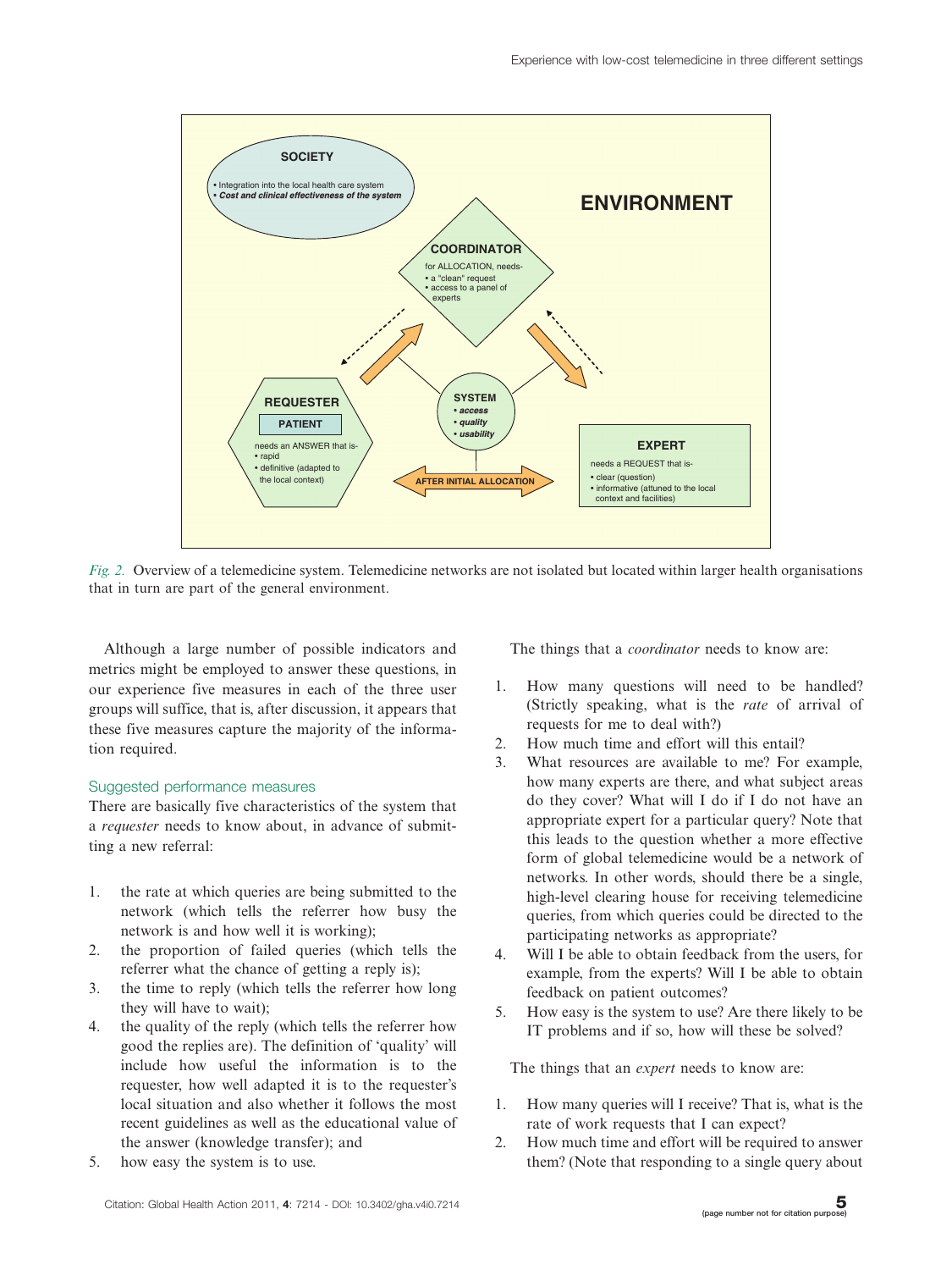a clinical case may be much less demanding than answering a generic query that may require providing the referrer with an informal summary of the literature.) How much time do I have to respond to the query?

- 3. Will the queries be relevant to my area of expertise?
- Will I receive feedback about the patient outcomes?
- 5. How easy is the system to use? For example, can I notify periods when I am not available to answer requests because of absence due to holidays or conferences?

Some of the above items are aspects of quality, including the technical quality of attached images.

Finally, from the societal perspective, the aspects of system performance that are important are:

- 1. Is the network clinically effective? That is, does it improve patient outcomes?
- 2. Is the network cost-effective? That is, is it an appropriate use of scarce resources?
- 3. Are the network and its participants properly integrated into the relevant health care organisations?

# Use of the framework

To illustrate the use of the framework for measuring network performance, we applied it to the networks of our own experience. The authors are responsible for the operation of three telemedicine networks in different settings (low- and middle-income countries). The three networks all provide teleconsultation services, that is, they have a clinical purpose and have been in operation for periods of  $7-10$  years, see Table 2.

# Previous evaluations of the three networks

Each of the three networks has been evaluated at various times during its operation:

Swinfen charitable trust network. Type of evaluation conducted: Regular audits of system activity have been performed. Other forms of evaluation have included surveys of user satisfaction, analysis of submitted image quality and follow-up of patients.

Main results. Audits of system activity show that the time required to provide a specialist's response has remained at 2 days or less over 10 years of operations  $(5-7)$ ; surveys of user satisfaction show that the referring doctors who responded made positive comments about the service and half said that it improved their management of the case (8); analysis of image quality showed that although average image size increased over a 4-year period, the quality of the submitted images did not (9); follow-up of patients showed that telemedicine had assisted with the diagnosis in all cases and the clinical Table <sup>2</sup>. Three second opinion networks that have operated for periods of  $7-10$  years

#### 1. Swinfen Charitable Trust network

This service is provided by a UK charity and started operations in 1999. It provides advice to doctors in developing countries using web-based store-and-forward messaging. In 2009, there were approximately 300 referrers from 45 developing countries. The advice is provided by a panel of about 400 consultants who donate their expertise to the charity. In the first 10 years of operation, the network handled approximately 2,000 telemedicine cases.

# 2. Ukrainian Teleconsultation network

This service started in 2000. This network is based in an expert trauma centre in Donetsk and provides treatment advice to seven community hospitals in the Donetsk region and four regional centres in the Ukraine using web-based store-and-forward and low-cost videoconferencing (Skype) methods. In the first 10 years, more than 700 teleconsultations were conducted in trauma and orthopaedics.

#### 3. Institute of Tropical Medicine HIV/AIDS Telemedicine network

This service is based at the Institute of Tropical Medicine in Antwerp and started in 2003. It provides second opinion advice about the use of antiretroviral therapy and AIDS care delivery using email and web-based store-and-forward methods. Expert advice from a network of 20 specialists in HIV/AIDS is offered to health care workers in resource-limited settings. In the first 7 years, the telemedicine service provided over 1,000 teleconsultations to health workers in more than 40 countries, most located in sub-Saharan Africa.

outcome for the patient was considered to be good in 15 of the 44 cases (10).

Ukrainian teleconsultation network. Type of evaluation conducted: A retrospective cohort study  $(n = 210)$  was carried out in  $2007-2009$ . The aim was to define the quality of the teleconsultations and their influence on clinical outcomes. Patients were divided into three groups (telemedicine and two control groups) (11).

Main results. The majority of teleconsultations (92%) had high relevance. The experts' recommendations had a real influence on the clinical strategy in 81% of the cases. There were more good clinical outcomes in the telemedicine patients studied than in a group of control patients  $(66\%$  vs. 31%). An evaluation showed that telemedicine was associated with a sixfold increase in the odds of good clinical outcomes for trauma patients.

Institute of tropical medicine HIV/AIDS telemedicine network. Type of evaluation conducted: A web-based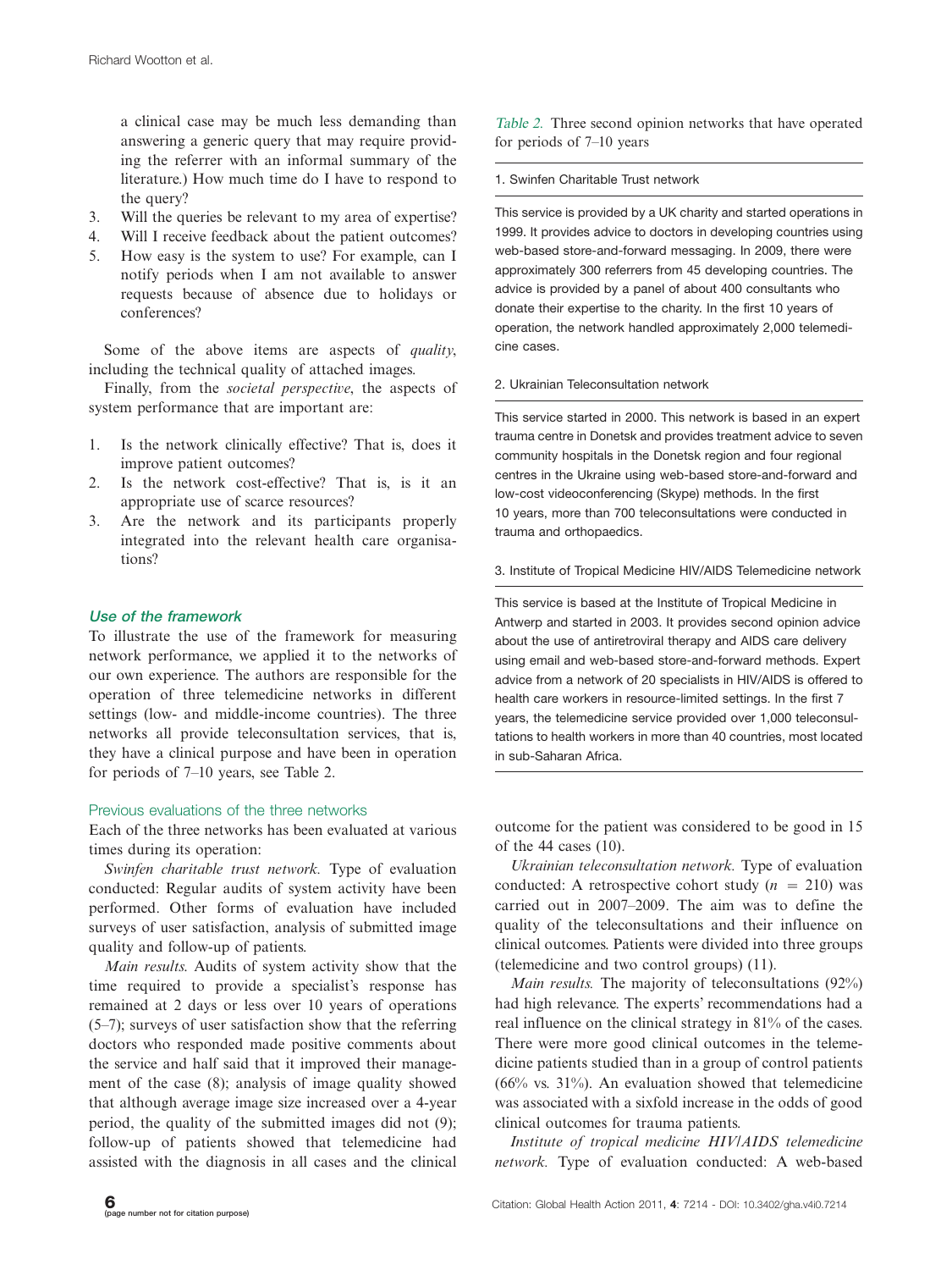survey was sent to network users in 2006 and in 2008 to assess their perception of the system and its value in establishing the diagnosis, changing the management of care, providing reassurance to the referring doctor and any educational benefit (12).

Main results. The referring clinicians reported that the service was beneficial in several ways: Establishing the diagnosis (42%), clinician's education (27%), literature provision (14%) and for reassurance about decisions made prior to the consultation  $(12%)$ . The service was judged to have been useful in influencing the management of the patients in 100% of cases. Most users (88%) reported that the service had significantly influenced the way they managed their cases and also other similar cases subsequently  $(13)$ .

#### Use of the performance framework

The performance framework described above was applied to the three networks, using data available to the coordinators. The results are summarised in Table 3.

# Recommendations

The following analysis is based on the experience of running three second opinion telemedicine networks for periods of  $7-10$  years and on an evaluation of the performance of the three networks using the proposed framework, that is, the aim is to offer evidence-based advice about practical implementation.

# Common features of the three networks

Although the three networks are different in terms of their activity, their size and their objectives, their performance in certain respects is very similar. For example, the time to first reply from an expert is about 24 hours for each network, see Table 3. However, in illustrating the use of the framework to assess the performance of the three telemedicine networks, it became clear that only some of the information required was in fact available. All networks had systems in place to collect certain data from the user perspective. None of them collected information about the coordinator's time required or about ease of system usage (for any of the three user types). They had only limited information about cost and quality. We recommend that networks collect such information routinely.

# System operation and usability

Information about the coordinators' time was not collected by any of the networks. Nor was information collected about usability. Measuring ease of system usage requires data collection directly from the field to see how the system works in practice from the perspective of its users. This requires a qualitative approach, based on well-defined tools such as observation (participative or not), interviews (in depth, semi structured or guided discussion) or scale/questionnaires (14). Considering the major impact of the environment on system use, only such a pragmatic approach can provide insights into potential causal mechanisms of dysfunction and, therefore, generate hypotheses to improve the system. Mixed methods have been used successfully in outcomes research in other disciplines (15) and, therefore, seem appropriate in telemedicine as well. We recommend that data on system operation and usability be collected routinely.

#### Measurement of cost

The issue of cost is less important in networks run by volunteers. However, estimation of costs is likely to be required in future operations where staff are reimbursed. Clearly, rigorous cost-effectiveness studies are best performed by an expert, for example, a health economist(16, 17), but some estimation of cost seems essential in the context of a telemedicine operation that relies on technology. A recent review of telemedicine in developing countries (3) showed that only a few articles provided such data although in the context of scarce resources, the appropriate allocation of resources is crucial (i.e. the consequences of wastage that will have little effect on health care in industrialised countries may have a profound impact in low-resource settings). Cost details also provide global information on the system, which can be useful for comparisons with other systems. We recommend that cost data be collected routinely.

#### Assessment of quality of replies

The quality of the replies was not systematically assessed by any of the three example networks  $-$  nor has it been reported more generally in other telemedicine networks despite being fundamental to the main value of a telemedicine system. Content analysis of replies needs to be performed by independent experts, and ideally within the framework of a multi-disciplinary evaluation (medical, sociopsychological and anthropological) to take fully into account the environment and its impact on patient management. This kind of data collection has to be planned beforehand, which in turn emphasises the need for a standardised framework when setting up a new project.

User satisfaction, including patient feedback is another aspect of the quality of the replies. Simple and reliable tools are available, although they may need to be adapted to suit the specific system being studied. The use of a numerical scale by Zolfo et al.  $(13)$ . – that was based on the visual-analogue scale used for assessing pain represents a useful example of the adaptation of validated tools for assessing user satisfaction. We recommend that quality of service data be collected routinely.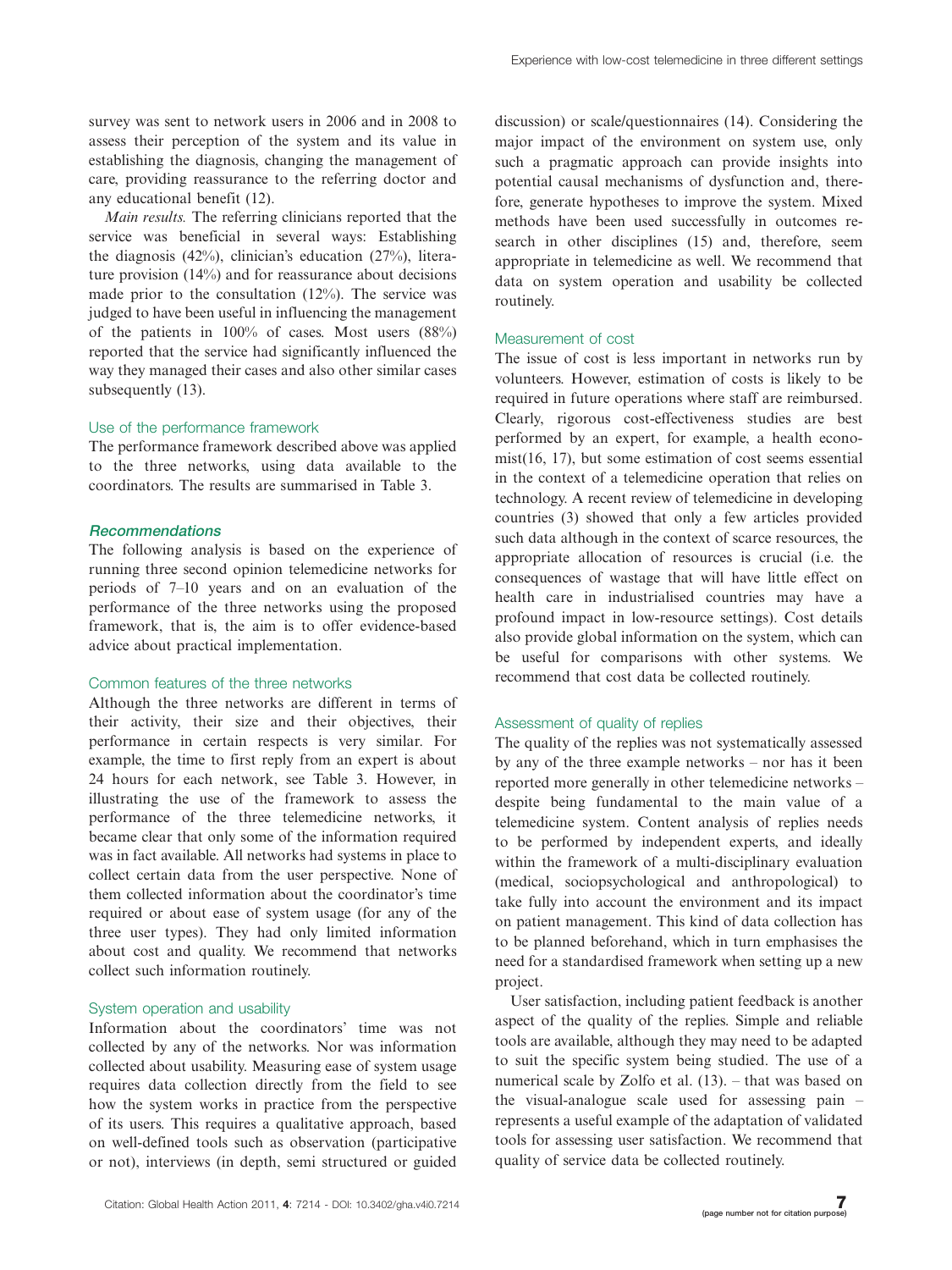#### Table 3. Performance of three telemedicine networks

|                                    | <b>SCT</b>                                                                                                                                                       |                             | Ukraine                                                                                                                                                                                                                 |                           | <b>ITM</b>                                                                                                                      |                            |
|------------------------------------|------------------------------------------------------------------------------------------------------------------------------------------------------------------|-----------------------------|-------------------------------------------------------------------------------------------------------------------------------------------------------------------------------------------------------------------------|---------------------------|---------------------------------------------------------------------------------------------------------------------------------|----------------------------|
| Performance<br>measure             | Comment                                                                                                                                                          | Value                       | Comment                                                                                                                                                                                                                 | Value                     | Comment                                                                                                                         | Value                      |
|                                    | Statistics for the year<br>2009                                                                                                                                  |                             | Statistics for the year 2007-2009                                                                                                                                                                                       |                           | Statistics from April 2003-March<br>2009                                                                                        |                            |
| Requester's                        |                                                                                                                                                                  |                             |                                                                                                                                                                                                                         |                           |                                                                                                                                 |                            |
| perspective                        |                                                                                                                                                                  |                             |                                                                                                                                                                                                                         |                           |                                                                                                                                 |                            |
| 1. Rate of query                   |                                                                                                                                                                  | 19.4/month                  |                                                                                                                                                                                                                         | 5.8/month                 |                                                                                                                                 | 15.5/month                 |
| arrival (new cases)                |                                                                                                                                                                  |                             |                                                                                                                                                                                                                         |                           |                                                                                                                                 |                            |
| 2. Proportion of failed            |                                                                                                                                                                  | 0                           |                                                                                                                                                                                                                         | $\mathbf 0$               |                                                                                                                                 | 0                          |
| queries                            |                                                                                                                                                                  |                             |                                                                                                                                                                                                                         |                           |                                                                                                                                 |                            |
| 3. Time to first reply from Median |                                                                                                                                                                  | 17 hours                    |                                                                                                                                                                                                                         | 30 hours                  |                                                                                                                                 | 24 hours                   |
| an expert<br>4. Quality of replies | Some evidence from a<br>research project (10).<br>Referring clinicians<br>reported that in 100% of<br>cases followed up<br>$(n = 22)$ , the advice was<br>useful | Not measured<br>routinely   | Some evidence from a research project (11).<br>The quality of replies was measured<br>according to a specially developed scale<br>(20). Ninety-two per cent of replies<br>$(n = 132)$ were judged to be highly relevant | Not measured<br>routinely | Some evidence from a research<br>project (12)                                                                                   | Not measured<br>routinely  |
| 5. Ease of system usage            |                                                                                                                                                                  | Not measured                |                                                                                                                                                                                                                         | Not measured              | User satisfaction (38 respondents)<br>measured on a scale 1-10. Utility of<br>advice was rated 8-9 by 70% of the<br>respondents | Not measured               |
|                                    |                                                                                                                                                                  |                             |                                                                                                                                                                                                                         |                           |                                                                                                                                 |                            |
| Coordinator's                      |                                                                                                                                                                  |                             |                                                                                                                                                                                                                         |                           |                                                                                                                                 |                            |
| perspective                        |                                                                                                                                                                  |                             |                                                                                                                                                                                                                         |                           |                                                                                                                                 |                            |
| 1. Rate of query                   | New queries, plus those 37.7/month                                                                                                                               |                             | New queries                                                                                                                                                                                                             | 5.8/month                 | New queries.                                                                                                                    | 15.5/month                 |
| arrival                            | requiring                                                                                                                                                        |                             |                                                                                                                                                                                                                         |                           |                                                                                                                                 |                            |
|                                    | additional responses                                                                                                                                             |                             |                                                                                                                                                                                                                         |                           |                                                                                                                                 |                            |
| 2. Time required<br>3. Resources   |                                                                                                                                                                  | Not measured<br>406 experts |                                                                                                                                                                                                                         | 15-30 min<br>Five experts |                                                                                                                                 | Not measured<br>16 experts |
| available                          |                                                                                                                                                                  | available                   |                                                                                                                                                                                                                         | available                 |                                                                                                                                 | available                  |
| 4. Feedback from                   |                                                                                                                                                                  | Not measured                | Some evidence from a research project (11). Not measured                                                                                                                                                                |                           |                                                                                                                                 | Not measured               |
| experts/feedback on                |                                                                                                                                                                  |                             | Feedback was available on the relevance of routinely                                                                                                                                                                    |                           |                                                                                                                                 |                            |
| patient outcomes                   |                                                                                                                                                                  |                             | the teleconsultation for 63% of the cases (n                                                                                                                                                                            |                           |                                                                                                                                 |                            |
|                                    |                                                                                                                                                                  |                             | $= 132$ ) Feedback was available on patient                                                                                                                                                                             |                           |                                                                                                                                 |                            |
|                                    |                                                                                                                                                                  |                             | outcomes for 33% of the patients ( $n = 132$ )                                                                                                                                                                          |                           |                                                                                                                                 |                            |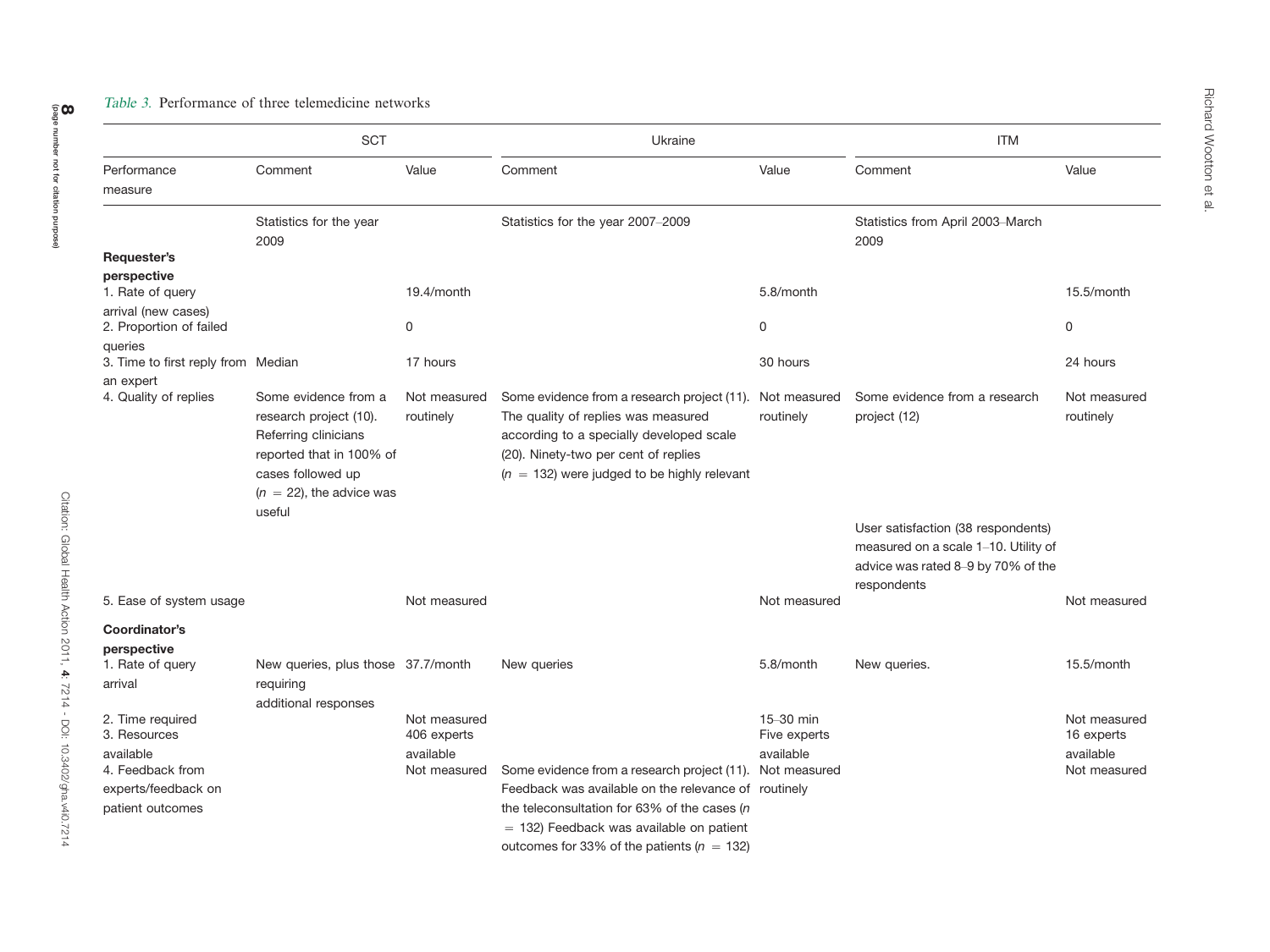Table 3 (Continued)

|                                                                                                                        | <b>SCT</b>                                                                                                                                                                                                                    |                                                           | Ukraine                                                                                                                                                                                                                 |                                                           | <b>ITM</b>                                                                                                                                                                                        |                                              |
|------------------------------------------------------------------------------------------------------------------------|-------------------------------------------------------------------------------------------------------------------------------------------------------------------------------------------------------------------------------|-----------------------------------------------------------|-------------------------------------------------------------------------------------------------------------------------------------------------------------------------------------------------------------------------|-----------------------------------------------------------|---------------------------------------------------------------------------------------------------------------------------------------------------------------------------------------------------|----------------------------------------------|
| Performance<br>measure                                                                                                 | Comment                                                                                                                                                                                                                       | Value                                                     | Comment                                                                                                                                                                                                                 | Value                                                     | Comment                                                                                                                                                                                           | Value                                        |
| 5. Ease of system usage                                                                                                |                                                                                                                                                                                                                               | Not measured                                              |                                                                                                                                                                                                                         | Not measured                                              |                                                                                                                                                                                                   | Not measured                                 |
| <b>Expert's perspective</b><br>1. Rate of requests<br>received (for those<br>experts who received                      |                                                                                                                                                                                                                               | 2.8/year per<br>expert                                    |                                                                                                                                                                                                                         | 5.4/year per<br>expert                                    |                                                                                                                                                                                                   | 9.9/year per<br>expert                       |
| queries)<br>2. Time required to<br>answer                                                                              | Median time from<br>allocation to response                                                                                                                                                                                    | 11.0 hours                                                |                                                                                                                                                                                                                         | 30 min                                                    |                                                                                                                                                                                                   | Not measured                                 |
| 3. Relevance to own<br>expertise<br>4. Feedback on<br>patient outcomes<br>5. Ease of system usage                      | Some evidence from a<br>research project (10)                                                                                                                                                                                 | Not measured<br>Not measured<br>routinely<br>Not measured | Some evidence from a research<br>project (11)                                                                                                                                                                           | Not measured<br>Not measured<br>routinely<br>Not measured |                                                                                                                                                                                                   | Not measured<br>Not measured<br>Not measured |
| Societal perspective<br>1. Clinical-<br>effectiveness                                                                  | Some evidence from a<br>research project (10).<br>Referring clinicians<br>reported that the<br>telemedicine advice was<br>useful in 21 of 22 cases<br>followed up, and the<br>outcome for the patient<br>was good in 15 cases | Not measured<br>routinely                                 | Some evidence from a research project (11).<br>Referring clinicians reported that<br>telemedicine produced satisfactory<br>outcomes in 22% of cases ( $n = 132$ )<br>and good or excellent outcomes in a<br>further 76% | Not measured<br>routinely                                 | Some evidence from a research<br>project (13). Referring clinicians<br>reported that telemedicine was<br>useful in influencing the<br>management of their patients in<br>100% of cases $(n = 37)$ | Not measured<br>routinely                    |
| 2. Cost-effectiveness<br>3. Integration into the<br>health care system, for<br>example, involvement of<br>local people |                                                                                                                                                                                                                               | Not measured<br>Not measured                              |                                                                                                                                                                                                                         | Not measured<br>Not measured                              |                                                                                                                                                                                                   | Not measured<br>Not measured                 |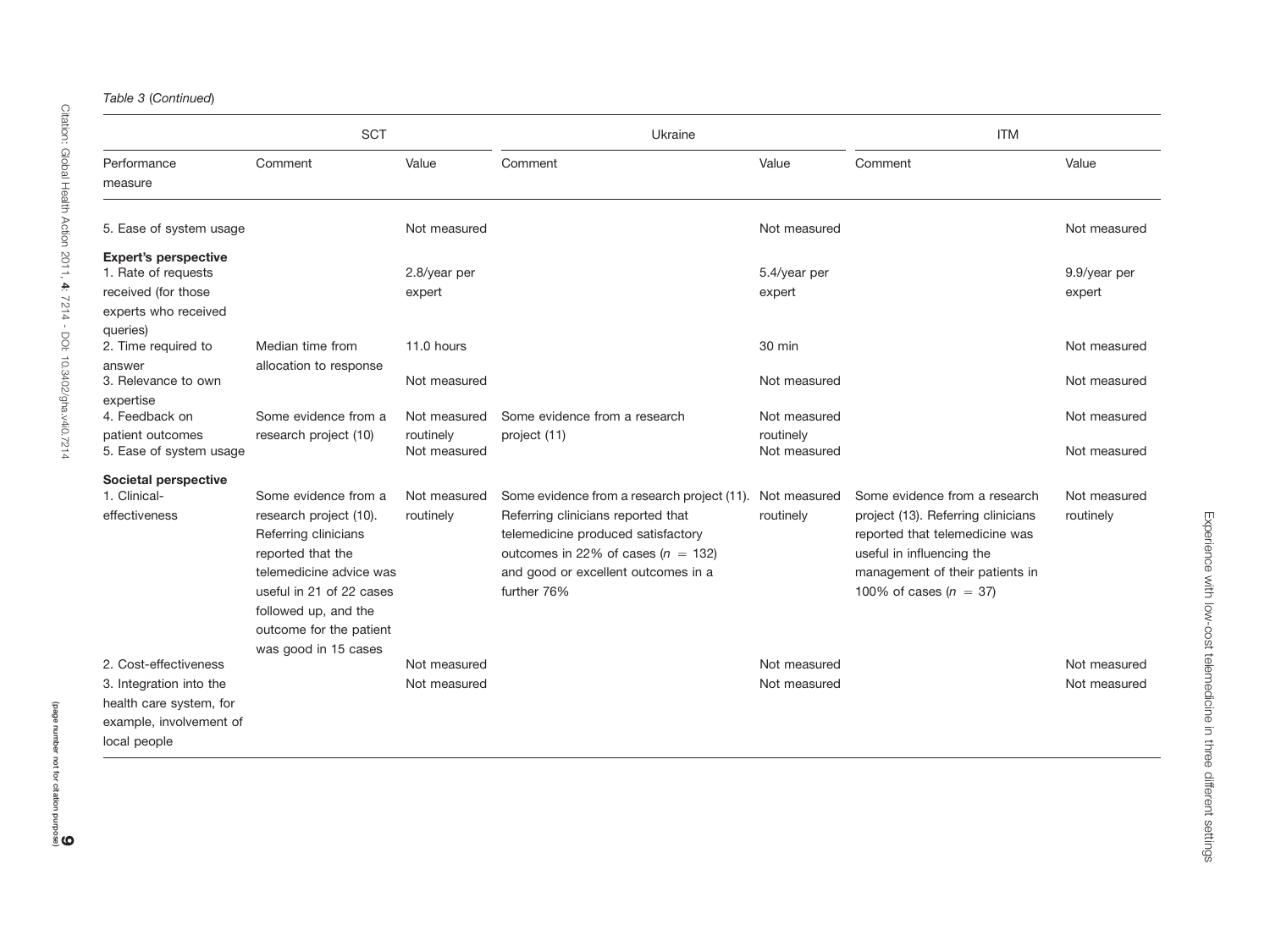# Societal perspective

As well as an absence of data about the user perspective, the three networks collected very little information about network performance from the societal perspective. In a study of telehealth adoption in Quebec hospitals, Gagnon et al. (18) found that the local context was a crucial factor in long-term success. Understanding the local context requires a field approach and feedback from local users. Close collaboration with local national health care workers is necessary to make sure that any proposed telemedicine system will address real needs and meet local priorities.

Only limited data were available on clinical effectiveness and none at all on cost-effectiveness. Measuring health outcomes (e.g. mortality and morbidity, diagnostic accuracy) is difficult in resource-limited settings, especially in situations where health is influenced by a range of factors that are difficult to control for. Measuring costeffectiveness is, therefore, likely to be extremely difficult, although some limited information about costs might be obtainable. We recommend that data be collected routinely to enable measurement of clinical- and costeffectiveness.

# Implementation recommendations

Based on our experience, the targeted model of telemedicine network operation appears to be successful and sustainable. The three networks we have used to illustrate the proposed framework are different in terms of their activity, their size and their objectives, but their performance in certain respects is very similar. On the other hand, we cannot conclude that the targeted model is superior to the open model without further evidence such as performance measurements from a wider range of networks.

# **Discussion**

A telemedicine network can be regarded as an example of a 'diffuse technology', rather like a digital picturearchiving system (PACS). As was pointed out during the evaluation of early PACS networks, there are ways of combining individual studies to arrive at strong evidence about the impact of a diffuse technology (19). For example, information from individual case studies can be combined, so that even if they represent relatively weak evidence individually, the aggregated value is strong. Thus, two or three separate case studies based on different data sources that show similar effects will help to confirm the value of a diffuse technology. Our hypothesis is that stronger evidence about the value of telemedicine networks in the developing world can be obtained from studies of multiple networks than from a study of any network alone.

We have proposed a performance measurement framework for assessing telemedicine networks that provide teleconsultation services to doctors in resourceconstrained settings, although the principles are more general and could be applied to other telemedicine networks as well. The suggested performance measures for the three types of users show certain common, crosscutting themes. All users are concerned with:

- 1. Access (how busy is the network? what will my workload be?).
- 2. Quality (how good are the responses? can feedback be obtained about patient outcomes?).
- 3. Usability (how easy is the system to use? what will I do if there are technical problems?).

Similar themes can be seen in the societal perspective. The framework is based on a core set of indicators and metrics. We have illustrated its use to assess the performance of three mature telemedicine networks. The results help us to understand whether these telemedicine networks are working as intended and the effect that they are having.

Telemedicine is a well-known minefield. It is a recipe for disaster to begin a pilot project without having a satisfactory method for evaluating network performance. We recommend that everyone uses a common framework. This will facilitate comparisons between networks. More important, it allows those responsible to make longitudinal comparisons within their own networks, for example, to assess the effects of improvements. We also recommend that all networks collect basic information about their costs.

# **Conclusion**

Measurement of performance is a fundamental aspect of network evaluation, yet there is no existing framework in the literature that is relevant in the present context. Conceptualising a telemedicine network as a 'black box' allows the identification of important indicators and metrics that are common to the different perspectives. While examining these different perspectives (user and societal), we propose a framework for performance evaluation based on five main items from each perspective. This framework was applied to three different telemedicine networks, and certain common performance characteristics emerged. It also became clear that some important data were not measured at all, possibly because acquiring this information would require a specific field approach.

For a comprehensive evaluation that takes into account the environment, mixed methods are required, which combine both quantitative and qualitative methods. Cost-effectiveness analysis must be performed by an expert, but all telemedicine systems should at least provide information about setup and running costs.